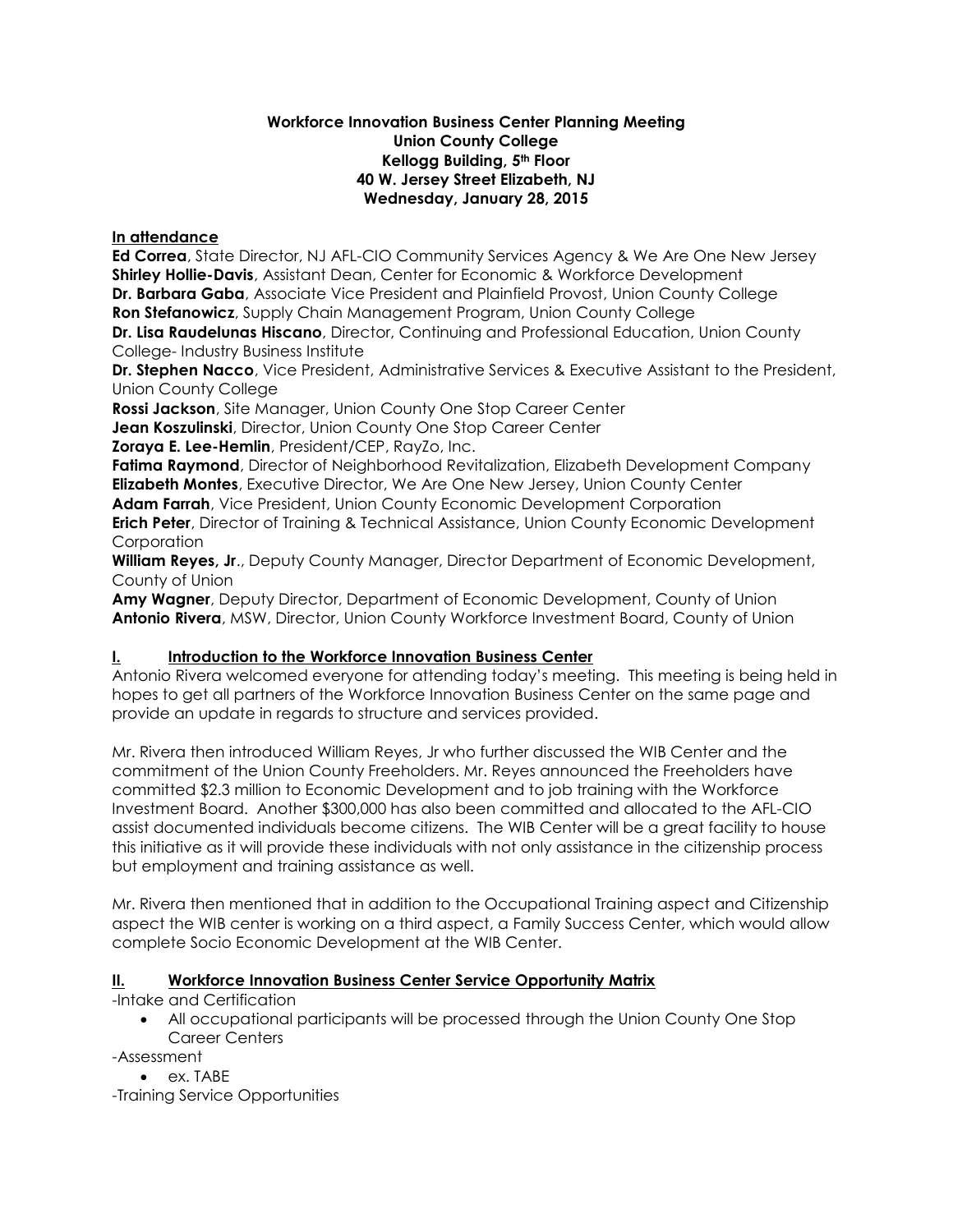• Basic Skills and Literacy

-Soft Skills Career Training

- The Soft Skills curriculum has been designed by Union County College
- All individuals who receive training will go through soft skills program
- **Employers will constantly provide feedback**

-Family Success Center

- Establish referral process
- Expanding Family Success Centers to additional towns such as Roselle, Roselle Park, Linden

-Job Search

-Expungement

- Elizabeth Development Company will be matching funding in order to do this
- -Online Training Resources
	- GED
	- ESL

-Occupational training-

- Currently \$1.3 million allocated for ITA's.
- Occupational participants will do soft skills training as well.
- -On the Job Training
	- Elizabeth Development Company
- -Entrepreneurship Training
	- Union County Economic Development Corp.

Goal of the Service Opportunity Matrix is to break down silos so all services can communicate with each other

Expanded Service Opportunities Matrix II includes additional ESL services and the possibility to include Soft Skills Career Training in Spanish.

#### **III. Additional Information**

Due to a grant received by Union County College additional services could include supply chain management, additional communication related to this is ongoing.

MOU's still need to be completed for the Elizabeth Development Company and the Union County Economic Development Corporation. Union County College will be handling the administration of the program and will facilitate this communication.

Mr. Ed Correa further outlined the Immigration/Legal Resident aspect to the WIB Center. He discussed the importance of the program and that it will be a huge benefit to the Economic Development of the county, indicating Union County has approx. 50,000 legal residents. Providing legal residents with the opportunity to become citizens will provide these individuals with the security they need to invest in the community and themselves.

Becoming a citizen is very expensive, 25% of legal residents don't pursue citizenship do to cost. This program will help these residents with the paperwork and the aide of a lawyer at no cost, which would provide residents with a great financial relief. Fee waivers and micro loan programs will also be available to those who qualify.

The marketing campaign will begin shortly; this will target anyone who has come into the Union County One Stops this year. If partners are independently marketing please include all logos, specifically note that this is a Freeholder Initiative.